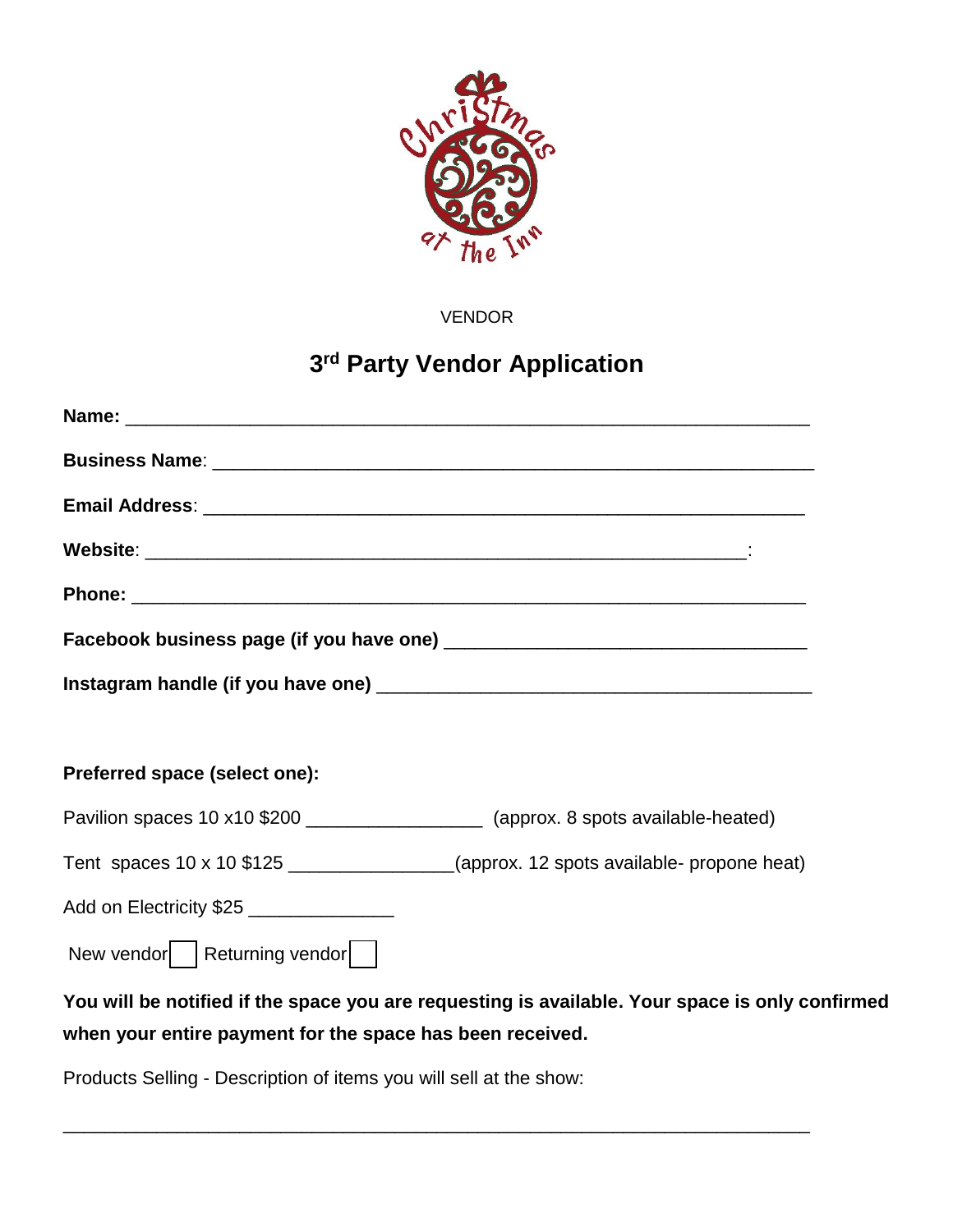Brief Biography (for event promotion) and a description of your business: **Please attach 3 pictures:**

\_\_\_\_\_\_\_\_\_\_\_\_\_\_\_\_\_\_\_\_\_\_\_\_\_\_\_\_\_\_\_\_\_\_\_\_\_\_\_\_\_\_\_\_\_\_\_\_\_\_\_\_\_\_\_\_\_\_\_\_\_\_\_\_\_\_\_\_\_\_\_\_\_\_\_\_\_\_\_

\_\_\_\_\_\_\_\_\_\_\_\_\_\_\_\_\_\_\_\_\_\_\_\_\_\_\_\_\_\_\_\_\_\_\_\_\_\_\_\_\_\_\_\_\_\_\_\_\_\_\_\_\_\_\_\_\_\_\_\_\_\_\_\_\_\_\_\_\_\_\_\_\_\_\_\_\_\_\_

\_\_\_\_\_\_\_\_\_\_\_\_\_\_\_\_\_\_\_\_\_\_\_\_\_\_\_\_\_\_\_\_\_\_\_\_\_\_\_\_\_\_\_\_\_\_\_\_\_\_\_\_\_\_\_\_\_\_\_\_\_\_\_\_\_\_\_\_\_\_\_\_\_\_\_\_\_\_\_

\_\_\_\_\_\_\_\_\_\_\_\_\_\_\_\_\_\_\_\_\_\_\_\_\_\_\_\_\_\_\_\_\_\_\_\_\_\_\_\_\_\_\_\_\_\_\_\_\_\_\_\_\_\_\_\_\_\_\_\_\_\_\_\_\_\_\_\_\_\_\_\_

Baskets will be raffled off each day to benefit our selected Nonprofit school. We appreciate your support to this cause. What would you be willing to include an item in the gift basket for NorthStar Academy?

\_\_\_\_\_\_\_\_\_\_\_\_\_\_\_\_\_\_\_\_\_\_\_\_\_\_\_\_\_\_\_\_\_\_\_\_\_\_\_\_\_\_\_\_\_\_\_\_\_\_\_\_\_\_\_\_\_\_\_\_\_\_\_\_\_\_\_\_\_\_\_\_\_\_\_\_\_

## **Show Dates & Working Hours:**

\_\_\_\_\_\_\_\_\_

| Wed. Nov. 23        | Set Up                                        | 10:00 a.m. $-5$ p.m. |
|---------------------|-----------------------------------------------|----------------------|
| Friday, Nov. 25     | <b>Black Friday</b>                           | 12:00-8:00 p.m.      |
| Sat. Nov. 26        | <b>Small Business Sat.</b>                    | 10:00-8:00 p.m.      |
| <b>Sun. Nov. 27</b> | <b>Artists Shopping</b>                       | 12:00-6:00 p.m.      |
| Monday, Nov. 28     | Grannies at the Inn a.m./ Cyber Monday        | 10 a.m. to 8:30 p.m. |
| Tuesday, Nov. 29    | Grannies at the Inn a.m./Giving<br>Tuesday    | 10 a.m. to 8:00 p.m. |
| Wed, Nov. 30        | Grannies at the Inn a.m./ Last Day of<br>show | 10 a.m. to 2:00 p.m. |

**Terms and Conditions** I request permission to sell at Christmas At The Inn November 25- November 30, 2022.

## **I agree to all these conditions of participation.**

- **initial** Vendors are to always maintain their booths
- \_\_\_\_\_\_ **initia**l Vendors are to provide necessary bags for their customer purchases
- \_\_\_\_\_\_ **initia**l Vendors are responsible to collect their own funds for purchase at their booth
- \_\_\_\_\_\_ **initia**l Vendors may enter the Manor House through the Staff entrance with an identifying vendor badge.
- \_\_\_\_\_\_ **initia**l All Vendors are to park at the rear of the cottage behind the dumpster or at 2896 Mountain Road.
- \_\_\_\_\_\_ **initia**l I agree that the staff and management of The Virginia Cliffe Inn will make the decision regarding the items that are suitable for this sale at this event.
- \_\_\_\_\_\_ **initial** I understand that my space will be assigned on a first come, first serve basis.
- initial I will not cause physical damage to the property of The Virginia Cliffe Inn.